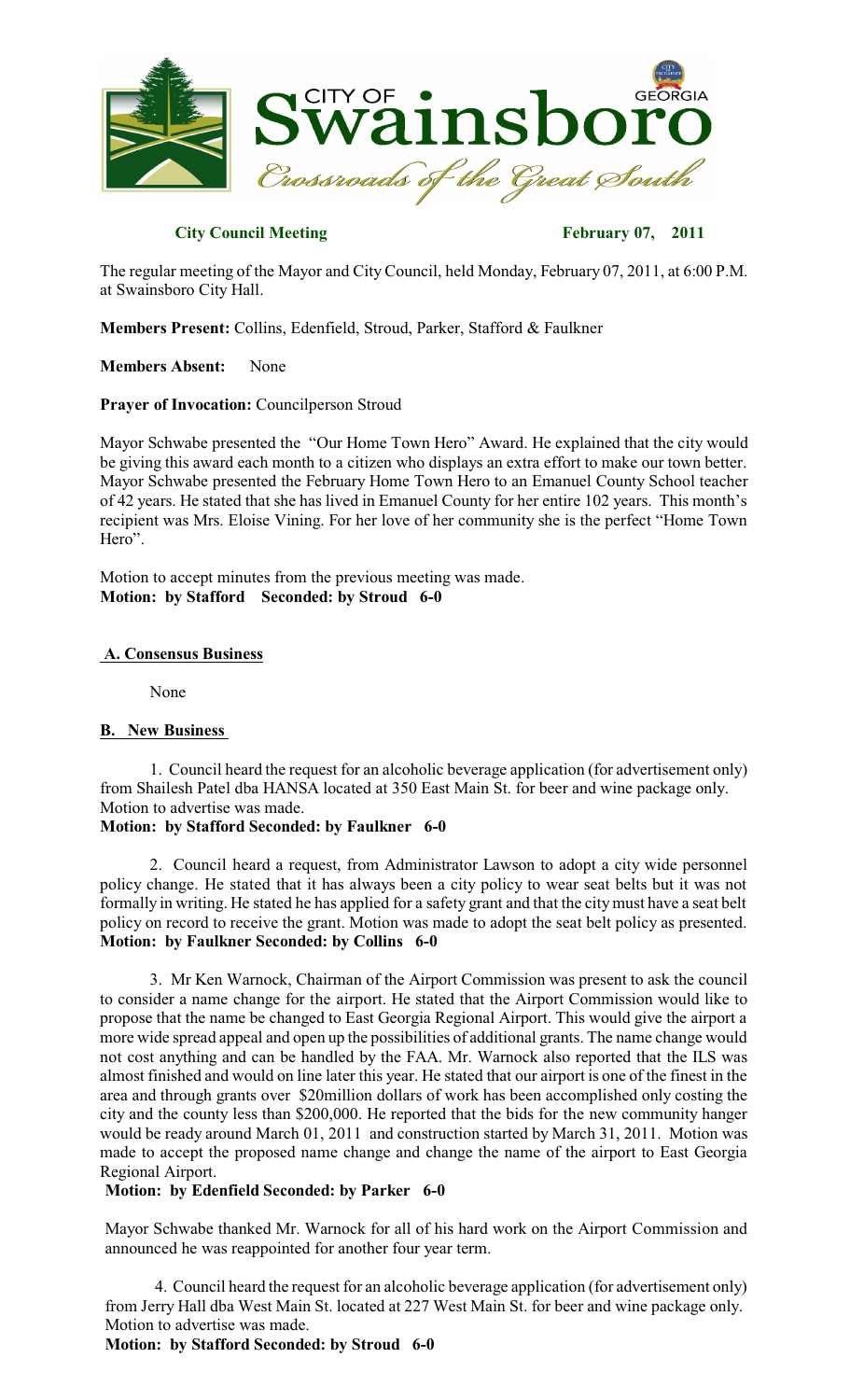# **C. Old Business**

1. Council heard the request for an alcoholic beverage application from Ajitkumue Methta dba Dolly Food Mart located at 202 East Main St. for beer and wine package only. Mayor Schwabe announced this was a Public Hearing for the application. No one spoke for or against the application.

Motion to grant application was made.

**Motion: by Faulkner Seconded: by Stroud 6-0**

2. Council heard the second reading of the ordinance to change the charter of the city of Swainsboro.

# **D. Committee Reports**

Mayor Schwabe asked that all committee reports be suspended because of the new council assignments. The 2011 Committee Assignments were:

**Police**: Councilperson Faulkner

**Executive:** Councilperson Stroud

**Public Works:** Councilperson Parker

**Recycle:** Councilperson Parker

**Fire:** Councilperson Stafford

**Recreation:** Councilperson Collins

**Airport:** Report given by Chairman Ken Warnock earlier in the meeting.

**Water & WW:** Councilperson Edenfield

**Downtown Development:** Lynn had no report.

**Administrative:** Adm. Lawson had no report.

**Mayor :** Mayor Schwabe reminded council about getting a pin number to report your campaign contributions to the Georgia State Ethics Board. This is a new requirement from the State Legislators.

Mayor Schwabe ask citizens to exercise caution on the streets as the recent rains have damaged a lot of the streets and it will take time for the city to repair them.

Councilperson Parker brought up the subject of the speed bumps on North Green St. that the council approved at the previous meeting. He stated he had heard from residents in the other part of the neighborhood. He asked council to reconsider the speed bumps. After a lengthy discussion Councilperson Parker presented a motion asking of council to rescind the action taken at the previous meeting to install speed bumps on North Green St. Motion died for lack of second. Mayor Schwabe asked that Councilperson Collins and Parker get with the Police Chief and OMI on the placement of the speed bumps.

Mayor Schwabe formeda newEthicsCommittee and asked Councilperson Faulkner, Councilperson Edenfield and Councilperson Stroud to serve on it.

An Executive session was requested by Councilperson Stafford to discuss a personnel issue.